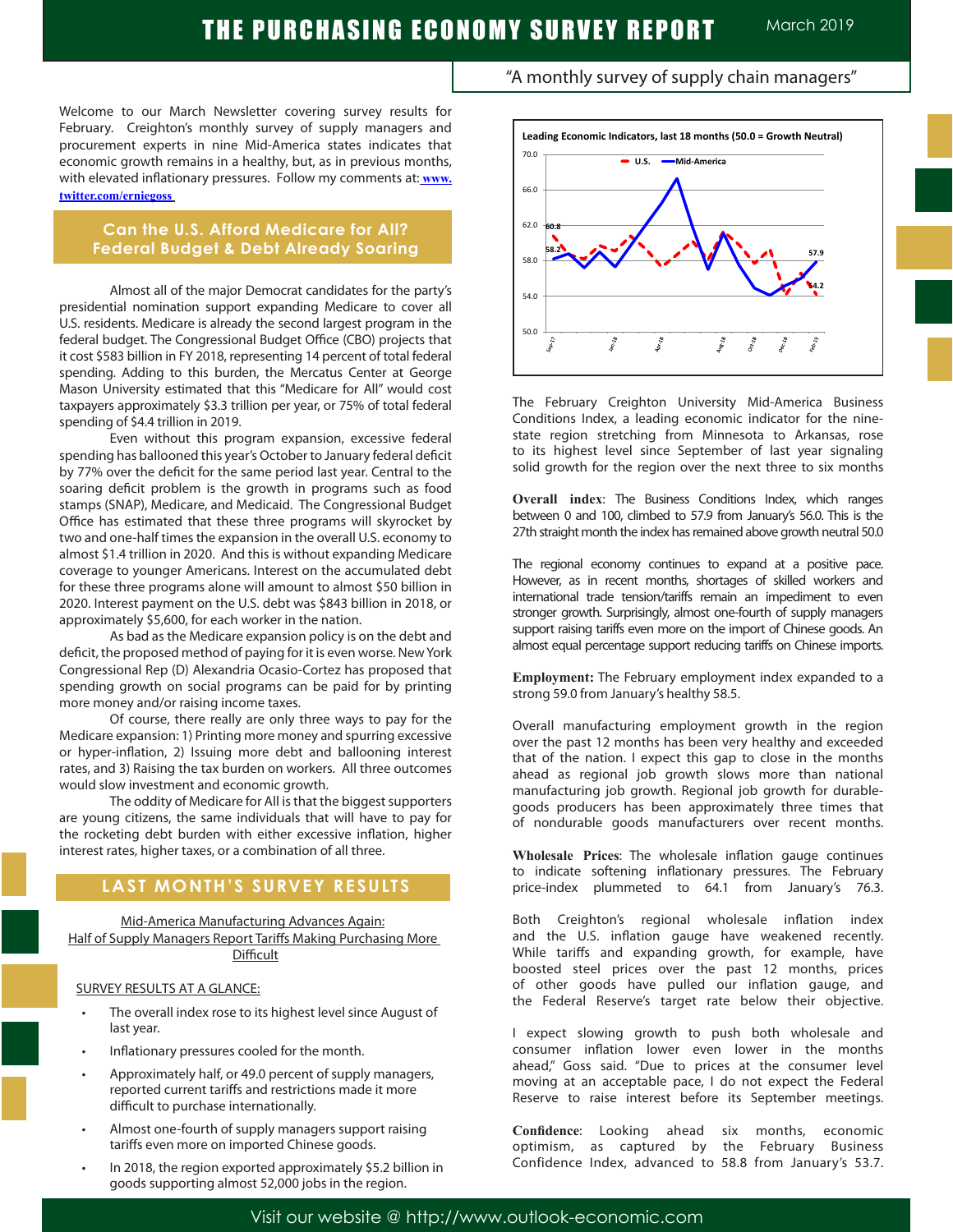However, I expect business confidence to depend heavily on trade talks with China. Approximately half, or 49.0 percent, of supply manager reported that current tariffs and restrictions had made it more difficult for their firm to purchase internationally. .

**Inventories**: Companies expanded inventories of raw materials and supplies for the month. The February inventory index increased slightly to 57.8 from January's 57.7. .

**Trade:** The regional trade numbers for February were solid with both imports and exports advancing. The new export orders index moved higher to a solid 55.6 from January's 48.3, and the import index expanded to 54.8 from 54.4 in January. Despite higher tariffs on imported goods, healthy regional growth boosted imports for the month, as new export orders improved for the month.

**Other components**: Components of the Business Conditions Index were new orders at 55.3, down from January's 56.2; the production or sales index at 53.9, unchanged from January; and speed of deliveries of raw materials and supplies index at 63.8 and up sharply from last month's 53.8.

The Creighton Economic Forecasting Group has conducted the monthly survey of supply managers in nine states since 1994 to produce leading economic indicators of the Mid-America economy. States included in the survey are Arkansas, Iowa, Kansas, Minnesota, Missouri, Nebraska, North Dakota, Oklahoma and South Dakota.

The forecasting group's overall index, referred to as the Business Conditions Index, ranges between 0 and 100. An index greater than 50 indicates an expansionary economy over the course of the next three to six months. The Business Conditions Index is a mathematical average of indices for new orders, production or sales, employment, inventories and delivery lead time. This is the same methodology, used since 1931 by the Institute for Supply Management, formerly the National Association of Purchasing Management.

### **MID-AMERICA STATES**

### ARKANSAS

The February Business Conditions Index for Arkansas rose to 56.6 from January's 54.6. Components of the index from the monthly survey of supply managers were new orders at 54.2, production or sales at 52.6, delivery lead time at 62.1, inventories at 56.7, and employment at 57.6. Arkansas is estimated to have exported \$351.8 million in goods to China for 2018, making it number six in the region. The exports to China supported approximately 3,500 jobs in Arkansas for 2018.

### IOWA

The February Business Conditions Index for Iowa expanded to 56.9 from January's 54.8. Components of the overall index from the monthly survey of supply managers were new orders at 55.5, production or sales at 52.2, delivery lead time at 50.9, employment at 58.9, and inventories at 56.3. Iowa is estimated to have exported \$561.8 million in goods to China for 2018, making it number four in the region. The exports to China supported approximately 5,600 jobs in Iowa for 2018.

#### KANSAS

The Kansas Business Conditions Index for February advanced to 55.2 from January's 53.3. Components of the leading economic indicator from the monthly survey of supply managers were new orders at 53.1, production or sales at 51.2, delivery lead time at 60.5, employment at 56.2, and inventories at 55.2. Kansas

"A monthly survey of supply chain managers"

is estimated to have exported \$674.9 million in goods to China for 2018, making it number three in the region. The exports to China supported approximately 6,800 jobs in Kansas for 2018.

#### **MINNESOTA**

The February Business Conditions Index for Minnesota declined to 53.4 from 54.5 in January. Components of the overall February index from the monthly survey of supply managers were new orders at 51.7, production or sales at 49.4, delivery lead time at 58.4, inventories at 53.2, and employment at 54.5. Minnesota is estimated to have exported \$1.9 billion in goods to China for 2018, making it number one in the region. The exports to China supported approximately 19,000 jobs in Minnesota for 2018.

#### MISSOURI

The February Business Conditions Index for Missouri climbed to 57.0 from January's 55.0. Components of the overall index from the survey of supply managers were new orders at 54.5, production or sales at 53.0, delivery lead time at 62.6, inventories at 57.1, and employment at 58.0. Missouri is estimated to have exported \$888.7 million in goods to China for 2018, making it number two in the region. The exports to China supported approximately 8,900 jobs in Missouri for 2018.

### NEBRASKA

After dipping below growth neutral for December, the state's Business Conditions Index has moved above the threshold of 50.0. Nebraska's February overall index expanded to 52.4 from January's 50.5. Components of the index from the monthly survey of supply managers were new orders at 50.9, production or sales at 48.3, delivery lead time at 57.1, inventories at 52.1, and employment at 53.5. Nebraska is estimated to have exported \$462.0 million in goods to China for 2018, making it number five in the region. The exports to China supported approximately 4,600 jobs in Nebraska for 2018.

### NORTH DAKOTA

The February Business Conditions Index for North Dakota increased to 51.6 from 49.8 in January. Components of the overall index were new orders at 50.3, production or sales at 47.6, delivery lead time at 56.2, employment at 52.7, and inventories at 51.3. North Dakota is estimated to have exported \$49.3 million in goods to China for 2018, making it number nine in the region. The exports to China supported approximately 500 jobs in North Dakota for 2018.

### OKLAHOMA

Oklahoma's Business Conditions Index has remained above the 50.0 threshold for the last 19 straight months. The overall index from a monthly survey of supply managers advanced to 58.1 from 57.1 in January. Components of the overall February index were new orders at 55.2, production or sales at 53.8, delivery lead time at 63.6, inventories at 58.0, and employment at 60.0. Oklahoma is estimated to have exported \$212.6 million in goods to China for 2018, making it number seven in the region. The exports to China supported approximately 2,100 jobs in Oklahoma for 2018.

### SOUTH DAKOTA

The February Business Conditions Index for South Dakota climbed to a regional high of 68.7 from January's 66.2, also a regional high. Components of the overall index from the February survey of supply managers in the state were new orders at 63.7, production or sales at 64.6, delivery lead time at 76.3, inventories at 69.7, and employment at 69.2. South Dakota is estimated to have exported \$60.8 million in goods to China for 2018, making it number eight in the region. The exports to China supported approximately 600 jobs in South Dakota for 2018.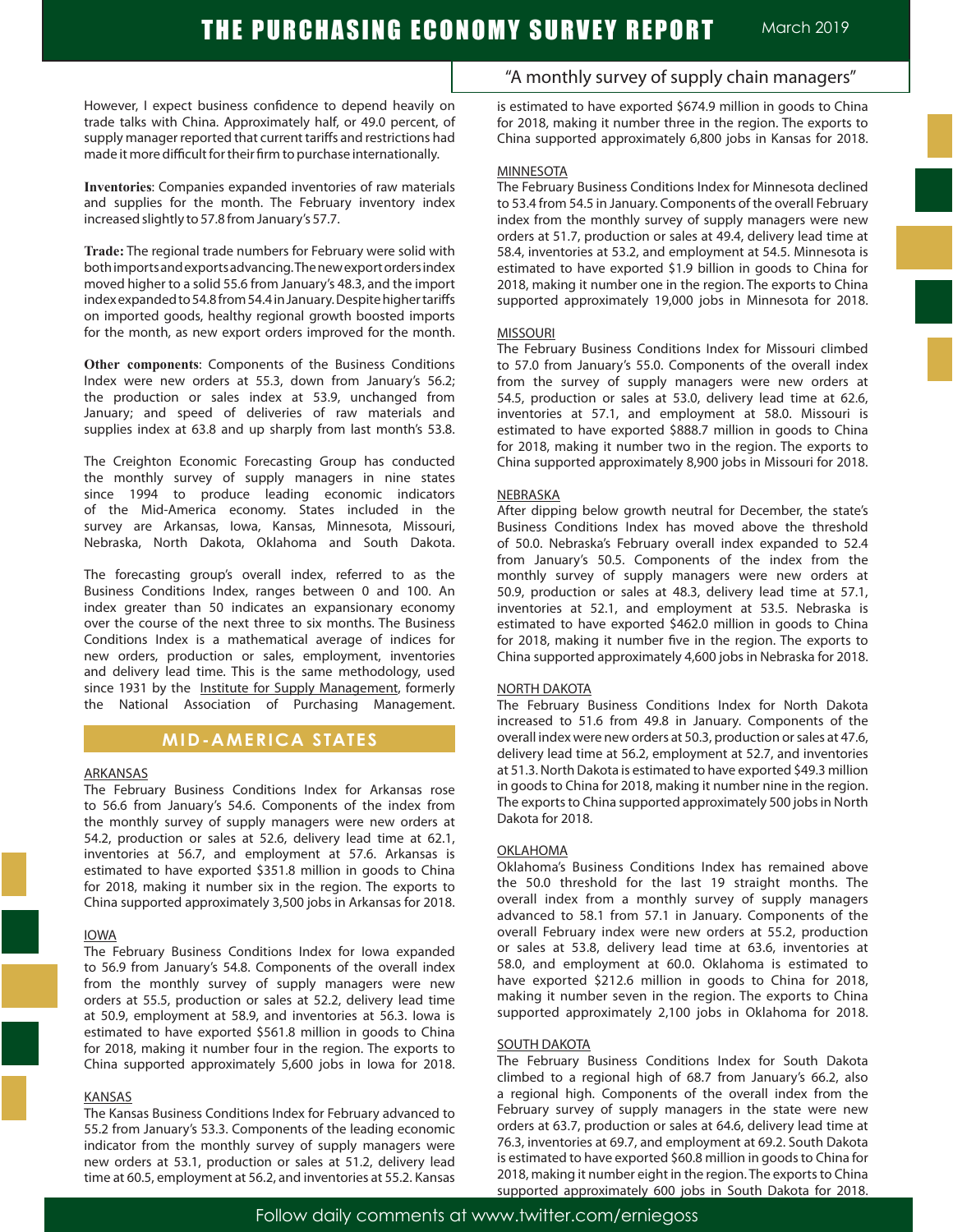

## **THE BULLISH NEWS**

- U.S. 2018 economic growth rose to its highest level since 2005.
- U.S. productivity growth rose a solid 1.9% in Q4 of 2018.
- U.S. business investment growth in equipment for 2018 climbed by 6.7% in 2018.

**THE BEARISH NEWS**

- America's trade deficit in goods rose to \$891.3 billion, its highest level in history.
- U.S. home prices in December rose at the slowest pace since August 2015, or 4.7% year-over-year.
- The Q4, 2018 GDP report showed that the Fed's preferred price index rose at 1.5% annualized rate, below the Fed's target and potentially indicating slower growth.
- The U.S. added only 20,000 jobs in February, well below the expected 180,000.

## **THE OUTLOOK**

#### **National Association of Business Economics (NABE). FEBRUARY**

**SUMMARY**: "Three-fourths of the NABE Policy Survey panelists expect an economic recession by the end of 2021," said NABE President Kevin Swift, CBE, chief economist at the American Chemistry Council. "While only 10% of panelists expect a recession in 2019, 42% say a recession will happen in 2020, and 25% expect one in 2021. A majority of panelists also indicates they would be worried about a budget deficit in the U.S. that equaled up to 4% of gross domestic product. This is an outcome which will likely occur in 2019 given the deficit for fiscal year 2018 was 3.85%, and respondents expect spending policies to increase the deficit compared with the Congressional Budget Office's current 10-year baseline estimate. "Business economists continue to approve of current monetary policy," continued Swift. "Nearly threequarters of panelists believe that the Federal Reserve's policy is 'about right,' roughly the same percentage as in the August survey. A majority of panelists continues to believe the Fed should maintain its current inflation target of 2%."

**From Goss:** ): ): I expect \*\*the Federal Reserve to forego interest rate changes until the third quarter of 2019. I expect the next rate change by the Fed will be a rate reduction. \*\*GDP annualized growth to slow in the first half of 2019 to 2.6%. \*\*\*annualized growth in the consumer price index (CPI) to exceed 2.0% in Q1, 2019.

### **WHAT TO WATCH**

**Consumer Price Index for February and March:** The U.S. Bureau of Labor Statistics will release the CPI for February and March on March 12 and April 10, respectively. Year-over-year growth between 1.9% and 2.2% will be in the "sweet spot."

### "A monthly survey of supply chain managers"

- **New residential home sales: On March 28, the U.S.** Census Bureau new residential home sales for January. Another decline greater than 2.5% should raise red flags.
- **Inverted Yield:** . Every recession since 1980 has been preceded by 2-year rates exceeding, or approximating, 10-year rates (termed an inverted yield). Currently (March 7) 16 basis points (0.16%), and too low for comfort.

### **STATISTIC OF THE MONTH**

30%. Goss estimated that the likelihood of a recession beginning in Q1, 2020 is approximately 30%. This is more than double the probability of a recession measured just two years ago.

## **Goss Eggs (Recent Dumb Economic Moves)**

 • China is building a wall—a wall of debt that is. Local governments across the nation have run up trillions of dollars of debt as they borrow and build which in the end, ineffectively fight the economic slowdown. China's debt to GDP has risen by more than 100% over the past decade and is double that of the U.S.

### **Supply Manager Careers**

Director of Supply Chain Operations - Belton Regional Medical Center, Belton, Missouri. The Director of Supply Chain Operations integrates the department's services with the hospital's primary functions, develops/implements policies and procedures thatguide or support services, assesses and improves department performance, and ensures orientation and continuing education of departmental staff.

#### **Operational Responsibilities:**

Lead and manage all facility Supply Chain operations activities. Manage the profit and loss of the facility Supply Chain operations Execute the infrastructure project plan for the facility. This includes the implementation of the standardization programs for all supply chain functions, SMART cleanup, master file standardization, online requisitioning, and EDI. Facilitate the implementation of market based purchasing projects at the facility.. Maintains a high level of confidentiality

EDUCATION : Bachelor's degreerequired, preferably in Business Management, Finance, Accounting,Logistics, Supply Chain, or healthcare related focus. Master'sdegree preferred. EXPERIENCE Minimum of three years hospital management experience required.

**Apply at:** https://tinyurl.com/yyr6r53c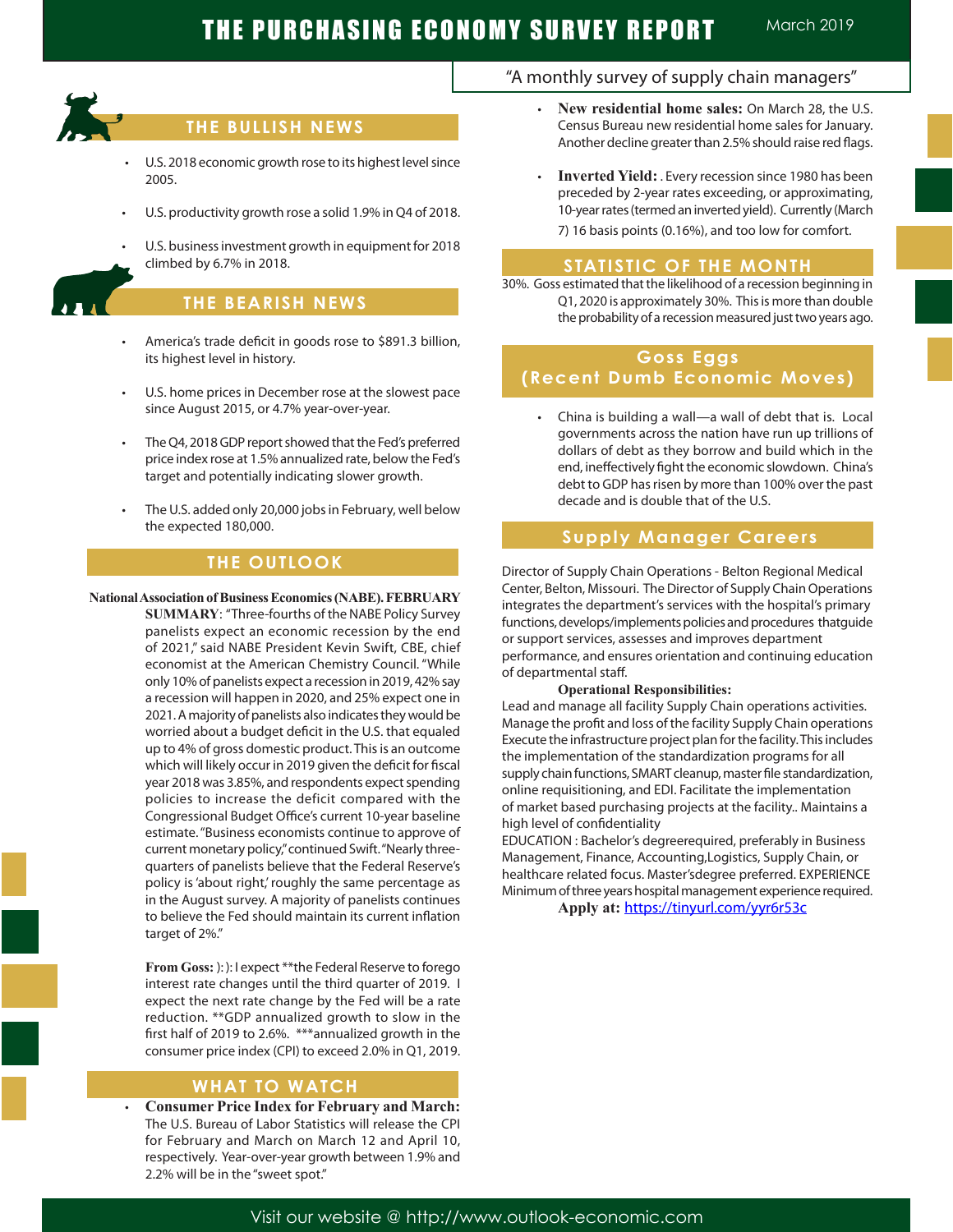## "A monthly survey of supply chain managers"

## **Supply Manager Reading Room**

**"Getting sourcing right in China."** Three issues hold the key to working successfully with Chinese suppliers. Five years ago, flights to China from Europe, North America, and Japan were filled with sales managers seeking markets for their companies' products. Today those flights have as many procurement and supply chain managers as marketers. Leading Western and Japanese companies are no less eager to source Chinese parts and products for developed markets than to sell into one of the world's fastest-growing economies. Read rest of essay at:

 https://www.mckinsey.com/business-functions/operations/ourinsights/getting-sourcing-right-in-china

# **FOLLOW ERNIE**

Survey results for March will be released on April 1, the first business day of the month.

Follow Goss on twitter at http://twitter.com/erniegoss For historical data and forecasts visit our website at: http://business.creighton.edu/organizations-programs/economicoutlook

Follow daily comments at www.twitter.com/erniegoss